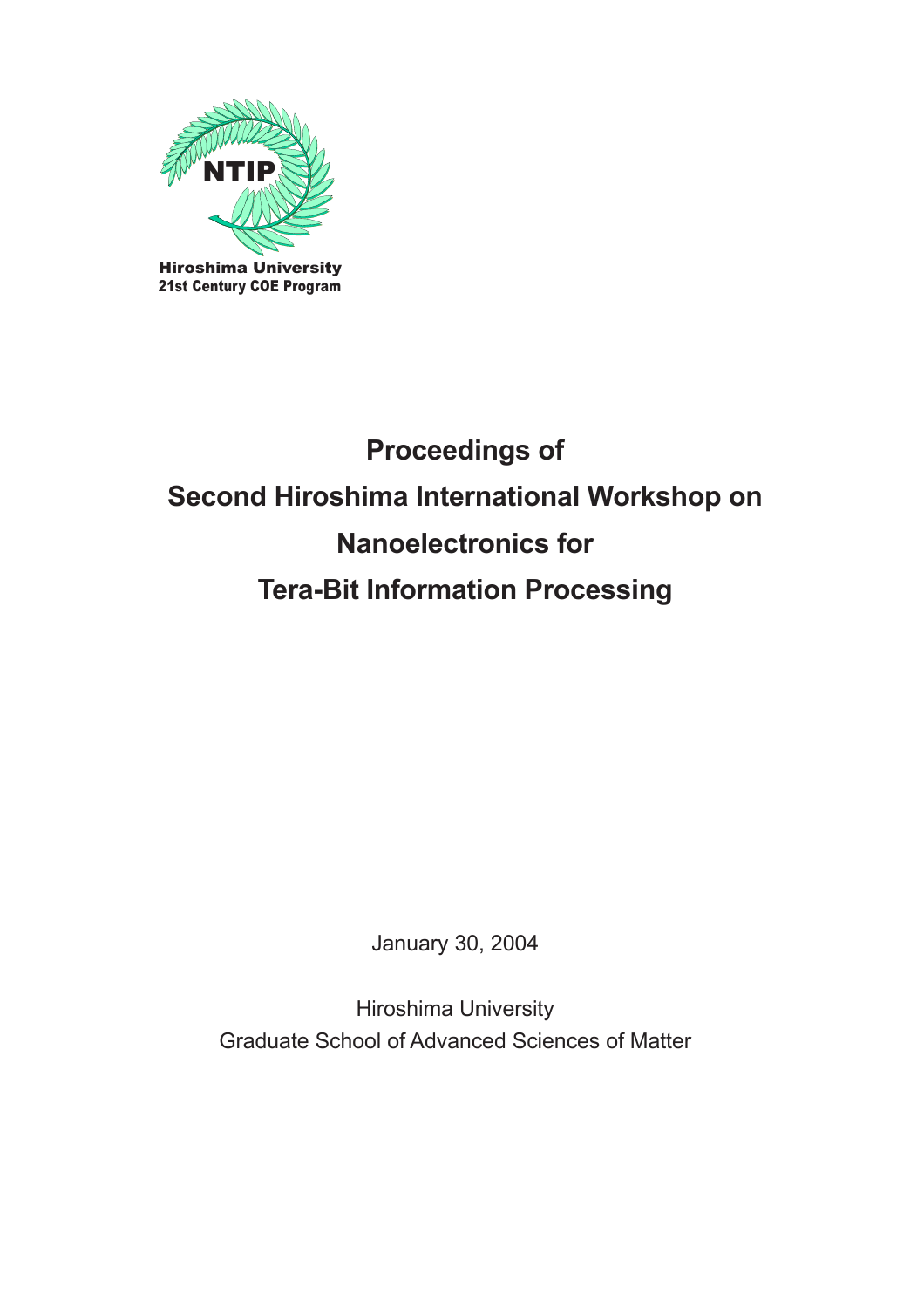## Preface

 The 21st century COE program "Nanoelectronics for Terra-Bit Information Processing" aims at the fusion of silicon-based nanodevices, circuits and integrated circuit-architectures. Fusion of the basic research fields is considered necessary for another goal of the COE, namely the construction of integrated systems with high-level recognition and learning functionality. Bringing up independent researchers which are capable of advanced, visionary and well reflected research in a broad range of fields is regarded as very important to accomplish our goals.

Our main specific research tasks can be summarized as:

- \* Unification of silicon-based system, circuit, device-modeling and device fabrication research
- \* Solution of the persistent 3-dimensional-integration problems by a wireless integration methodology
- \* Realization of integrated systems with high-level recognition and learning capabilities by innovative circuits and architectures

 Within the scope of the COE program, we hold workshops in the framework of the COE program to demonstrate our progress, to interact with worldwide leading groups for exchanging information as well as to initiate possible collaboration. The first workshop was held on March 17th in 2003 and presented an overview of the research fields in the focus of the COE. Lectures by outstanding leaders over the world were also given for verifying our concepts and enabling future interactions.

 The 2nd workshop is held at Hiroshima University, the Graduate School of Advanced Sciences of Matter, Lecture Hall 401N. It focuses on the modeling and simulation tasks of the COE, aiming at providing opportunity to get an overview of present activities undertaken in the world. Requirement for simulations is increasing due to the complexity of device characteristics approaching technological limitations. More efforts are also requested to realize accurate SoC simulations. At the workshop possibilities to realize tight collaborations among different fields to accelerate the achievements are also discussed.

 We would like to welcome you to the 2nd Hiroshima International Workshop on Nanoelectronics for Terra-Bit Information Processing. All of the COE members hope that this workshop will provide an opportunity for further interactions and discussions with you.

Alsuch Justa

Atsushi Iwata

Leader of the 21st Century COE program on Nanoelectronics for Tera-Bit Information Processing Director of the Research Center for Nanodevices and Systems Hiroshima University 1-3-1 Kagamiyama, Higashi-Hiroshima 739-8530, Japan E-mail: iwa@dsl.hiroshima-u.ac.jp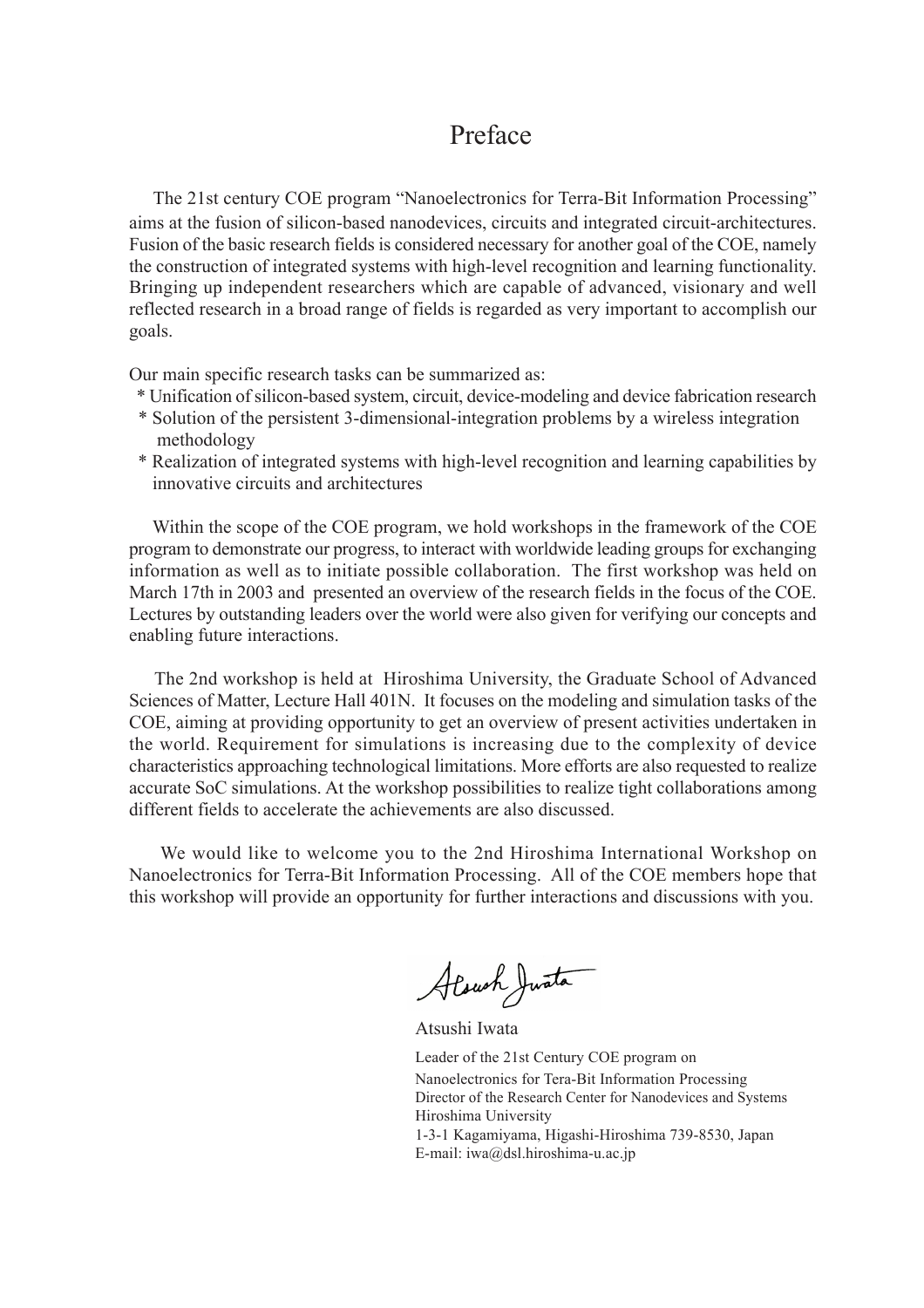## **CONTENTS**

|       | PLENARY SESSION 9:00 - 15:40                                                                                                                                             |
|-------|--------------------------------------------------------------------------------------------------------------------------------------------------------------------------|
|       | Lecture Hall 401N, the Graduate School of Advanced Sciences of Matter                                                                                                    |
| 9:00  | <b>Opening Address</b><br>Taizo Muta, President of Hiroshima University                                                                                                  |
| 9:05  | - Recent Progress of the COE -<br>Atsushi Iwata, Director of the COE, Hiroshima University                                                                               |
| 9:15  | Koichiro Ishibashi, STARC                                                                                                                                                |
| 10:15 | [Invited] Quantum Mechanical Carrier Transport and Nano-scale MOS Modeling  18<br>Zhiping Yu, Tsinghua University, China                                                 |
| 11:15 | Takamaro Kikkawa, Hiroshima University                                                                                                                                   |
| 11:30 | [Invited] Physics-Based Modeling of Electromagnetic Parasitic Effects<br>in Interconnects                                                                                |
|       | Gerhard Wachutka, TU München, Germany                                                                                                                                    |
|       | $12:30 - 14:00$ Lunch Break                                                                                                                                              |
| 14:00 | [Invited] Modeling CMOS Non-Quasi-Static Effects in a Quasi-Static<br><b>Simulation Engine</b><br>Mansun Chan, Hong Kong University of Science and Technology, Hong Kong |
|       |                                                                                                                                                                          |
| 15:00 | Mitiko Miura-Mattausch, Hiroshima University                                                                                                                             |
|       | 15:40 - 16:00 Coffee Break                                                                                                                                               |

### **POSTER SESSION by COE members 16:00 – 18:00**

*The 4-th Floor Lounge*, the Graduate School of Advanced Sciences of Matter

| $P-1$ | A Multi-chip Vision System with a PWM-based Line Parallel Interconnection  74<br>Seiji Kameda, Mamoru Sasaki and Atsushi Iwata      |     |
|-------|-------------------------------------------------------------------------------------------------------------------------------------|-----|
| $P-2$ | <b>Human Face Detection and Recognition using Principle Component Analysis </b> 78<br>H. Ando, N. Fuchigami, M. Sasaki and A. Iwata |     |
| $P-3$ |                                                                                                                                     | 82. |

Takeshi Yoshida, Takayuki Mashimo, Miho Akagi and Atsushi Iwata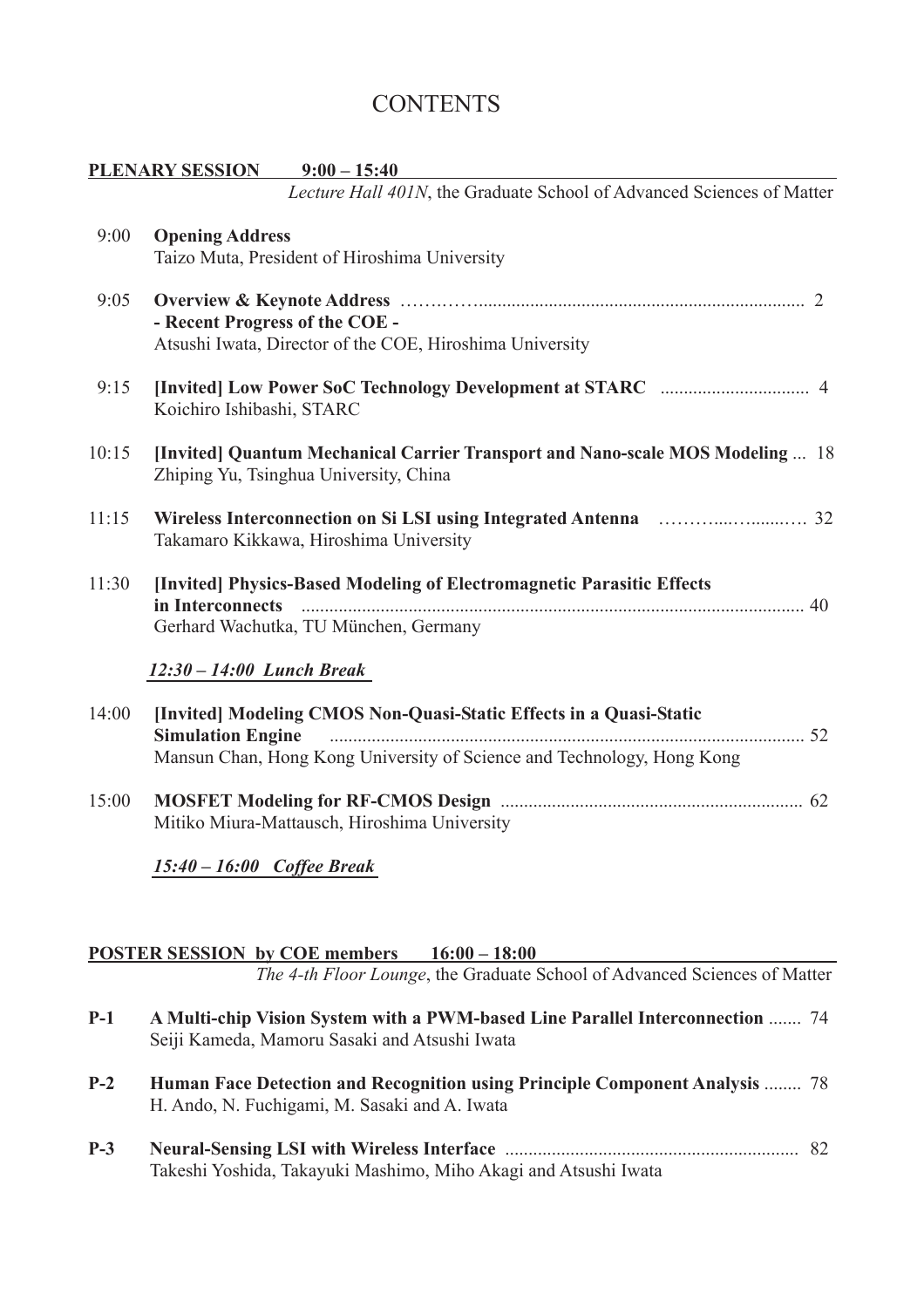| $P-4$  | Mitsuru Shiozaki, Toru Mukai, Mamoru Sasaki and Atsushi Iwata                                                                                                                                        |  |
|--------|------------------------------------------------------------------------------------------------------------------------------------------------------------------------------------------------------|--|
| $P-5$  | A Single Chip UWB Transmitter Based on 0.18-um CMOS Technology for<br>Pran Kanai Saha, N. Sasaki and T. Kikkawa                                                                                      |  |
| $P-6$  | A Single Chip UWB Receiver based on 0.18-um CMOS Technology for Wireless<br>Nobuo Sasaki, Pran Kanai Saha, and Takamaro Kikkawa                                                                      |  |
| $P-7$  | A Wireless chip interconnect using resonant coupling between spiral inductors 104<br>Mamoru Sasaki, Daisuke Arizono and Atsushi Iwata                                                                |  |
| $P-8$  | Low-Power Digital Image Segmentation of Real-Time VGA-Size Motion Pictures 110<br>Takashi Morimoto, Yohmei Harada, Osamu Kiriyama, Hidekazu Adachi, Tetsushi<br>Koide, and Hans Jürgen Mattausch     |  |
| $P-9$  | Masahiro Ono, Mamoru Sasaki and Atsushi Iwata                                                                                                                                                        |  |
| $P-10$ | Chip-Architecture for Automatic Learning Based on Associative Memory and<br>Masahiro Mizokami, Yoshinori Shirakawa, Tetsushi Koide, and Hans Jürgen Mattausch                                        |  |
| $P-11$ | <b>Associative Memory for High-Speed Nearest Hamming/Manhattan Distance</b><br>Yuji Yano, Tetsushi Koide, Hans Jürgen Mattausch                                                                      |  |
| $P-12$ | <b>Improved Mixed Digital-Analog Nearest-Match Circuit for Fully-Parallel</b><br>Kaji Mujibur Rahman, Kazuhiro Kamimura, Tetsushi Koide, and Hans Jürgen Mattausch                                   |  |
| $P-13$ | Towards Current-Characteristic Simulation of p-i-n Photodiodes based on<br>K. Konno, O. Matsushima, D. Navarro, K. Hara, G. Suzuki and M. Miura-Mattausch                                            |  |
| $P-14$ | 1/f and Non-1/f Low Frequency Noise Measurements and their Modeling with<br>H. Ueno, S. Matsumoto, M. Miura-Mattausch, H. J. Mattausch, S. Kumashiro,<br>T. Yamaguchi, K. Yamashita, and N. Nakayama |  |
| $P-15$ | Yuichiro Tanushi, Masaru Wake, Keita Wakushima, and Shin Yokoyama                                                                                                                                    |  |